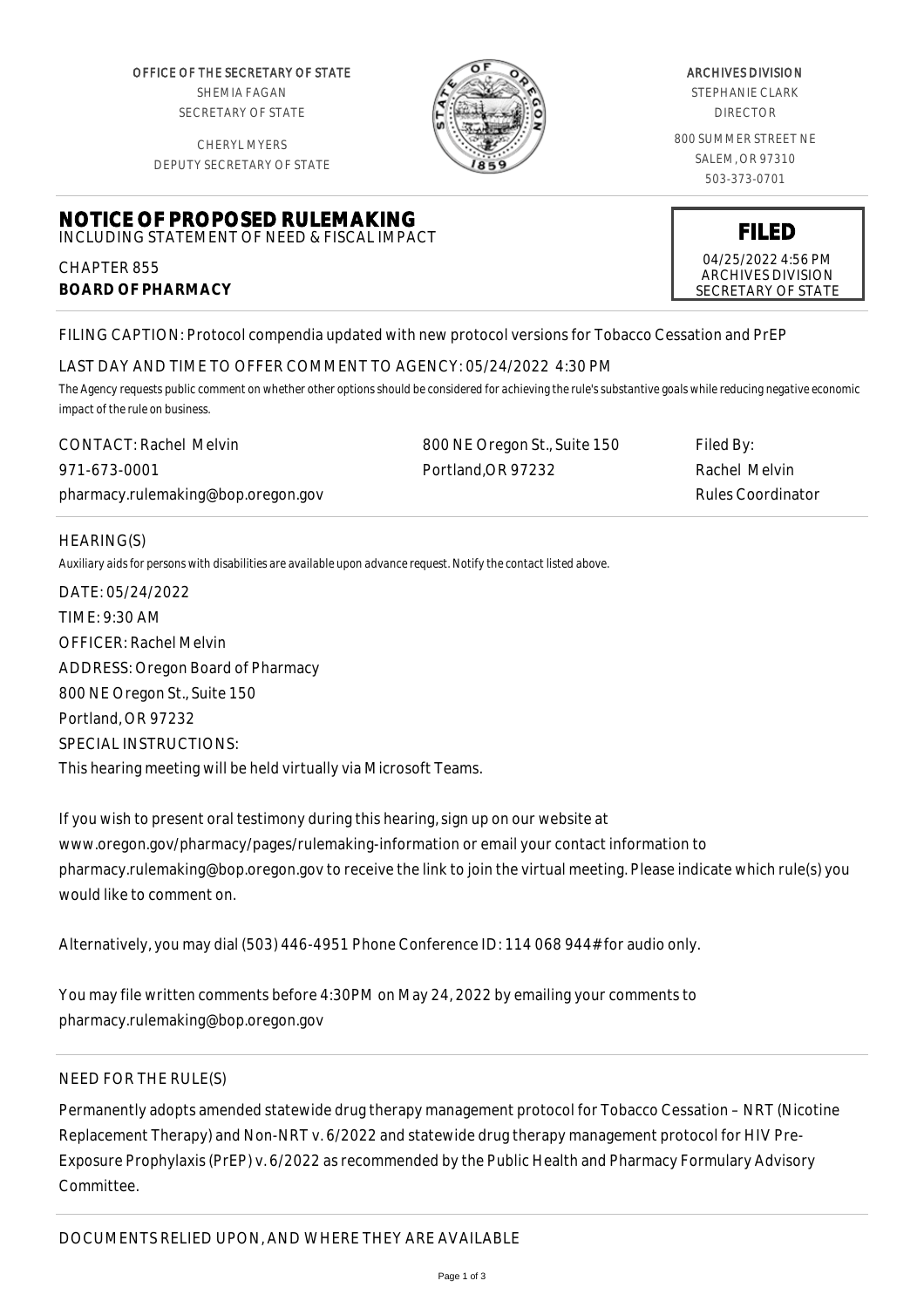## STATEMENT IDENTIFYING HOW ADOPTION OF RULE(S) WILL AFFECT RACIAL EQUITY IN THIS STATE

Although tobacco use has declined significantly since 1964, disparities in tobacco use remain across groups defined by race, ethnicity, educational level, and socioeconomic status and across regions of the country. In 2015, 16.8% of African-Americans, 21.9% of American Indians/Alaska Natives, 7% of Asian-Americans, 10.1% of Hispanics and 16.6% of non-Hispanic Whites used tobacco. Although African Americans usually smoke fewer cigarettes and start smoking cigarettes at an older age, they are more likely to die from smoking-related diseases than Whites. During 2010–2015, racial/ethnic disparities in HIV incidence increased among men who have sex with men (MSM); in 2015, rates among black and Hispanic MSM were 10.5 and 4.9 times as high, respectively, as the rate among white MSM (compared with 9.2 and 3.8 times as high, respectively, in 2010). Pre-exposure prophylaxis (PrEP) reduces the risk for sexual human immunodeficiency virus transmission by approximately 99%. By making tobacco cessation and PrEP therapies easily accessible to patients at their local pharmacy, it may improve access for patients who may not be able to otherwise access these services.

## FISCAL AND ECONOMIC IMPACT:

None anticipated.

#### COST OF COMPLIANCE:

*(1) Identify any state agencies, units of local government, and members of the public likely to be economically affected by the rule(s). (2) Effect on Small Businesses: (a) Estimate the number and type of small businesses subject to the rule(s); (b) Describe the expected reporting, recordkeeping and administrative activities and cost required to comply with the rule(s); (c) Estimate the cost of professional services, equipment supplies, labor and increased administration required to comply with the rule(s).*

State agencies and local government are not impacted by proposed protocols or the draft rule. Pharmacy stakeholders and the public may be impacted by these rules if utilized. Provision of formulary prescribing services by a pharmacist/pharmacy is voluntary. The professional time to offer these services and comply with record keeping requirements may increase costs to the outlet, which may possibly be passed on to the public for prescribing services. Outlets will be required to establish and enforce policies and procedures and pharmacists must comply with the rules if they offer the services.

#### DESCRIBE HOW SMALL BUSINESSES WERE INVOLVED IN THE DEVELOPMENT OF THESE RULE(S):

Small businesses were not involved in the development of these rules. Participation is voluntary, and a pharmacist is not mandated to offer patient care and prescribing services.

## WAS AN ADMINISTRATIVE RULE ADVISORY COMMITTEE CONSULTED? NO IF NOT, WHY NOT?

The statutorily mandated Public Health and Pharmacy Formulary Advisory Committee informed the content of the proposed amended protocols.

#### AMEND: 855-020-0300

RULE SUMMARY: Minor edits to Tobacco Cessation Assessment and Treatment Care Pathway for clarity. Edits to PrEP Patient Intake Form, Assessment and Treatment Care Pathway and Provider Fax documents to align with CDC's Preexposure Prophylaxis for the Prevention of HIV Infection in the United States – 2021 Update Clinical Practice Guideline.